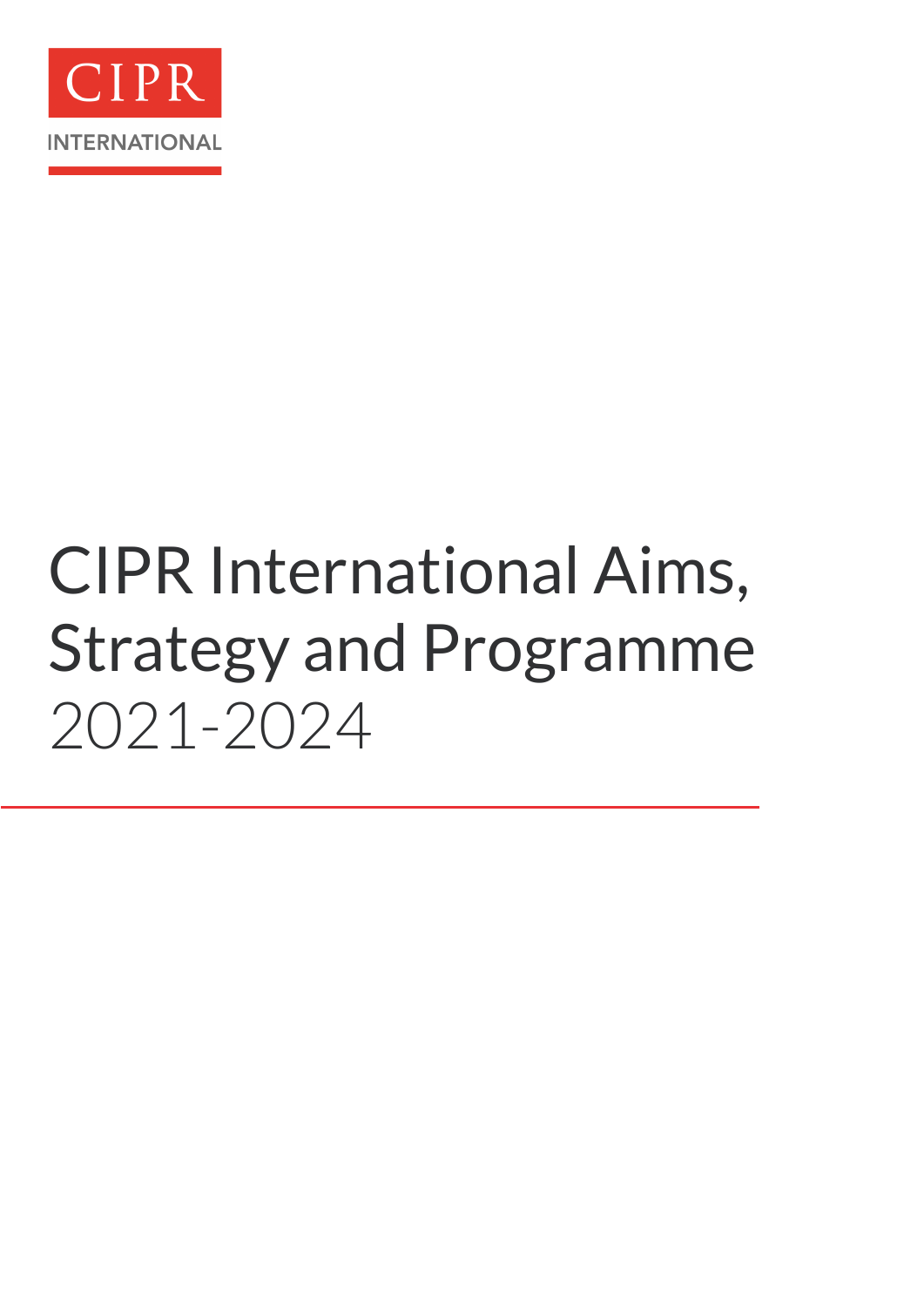### 1. Introduction

CIPR International (CIPR Int) is a volunteer-run sectoral group with some limited support from Head Office.

The Institute is governed by volunteers who serve on the Board and the Council.

The Head Office consists of paid staff who run the Institute on a day-to-day basis.

The CIPR International group counts around 900 members and approximately one-third is based outside the UK.

The group is run by a diverse, multicultural, multinational and multilingual committee, with many members located around the world. The committee manages and organises events and communication with members; produces content for blogs, podcasts and webinars; and provides support to our members.

This document sets out the strategy of the group for the next four years, and is based on the CIPR five-year strategy and the needs of our members worldwide.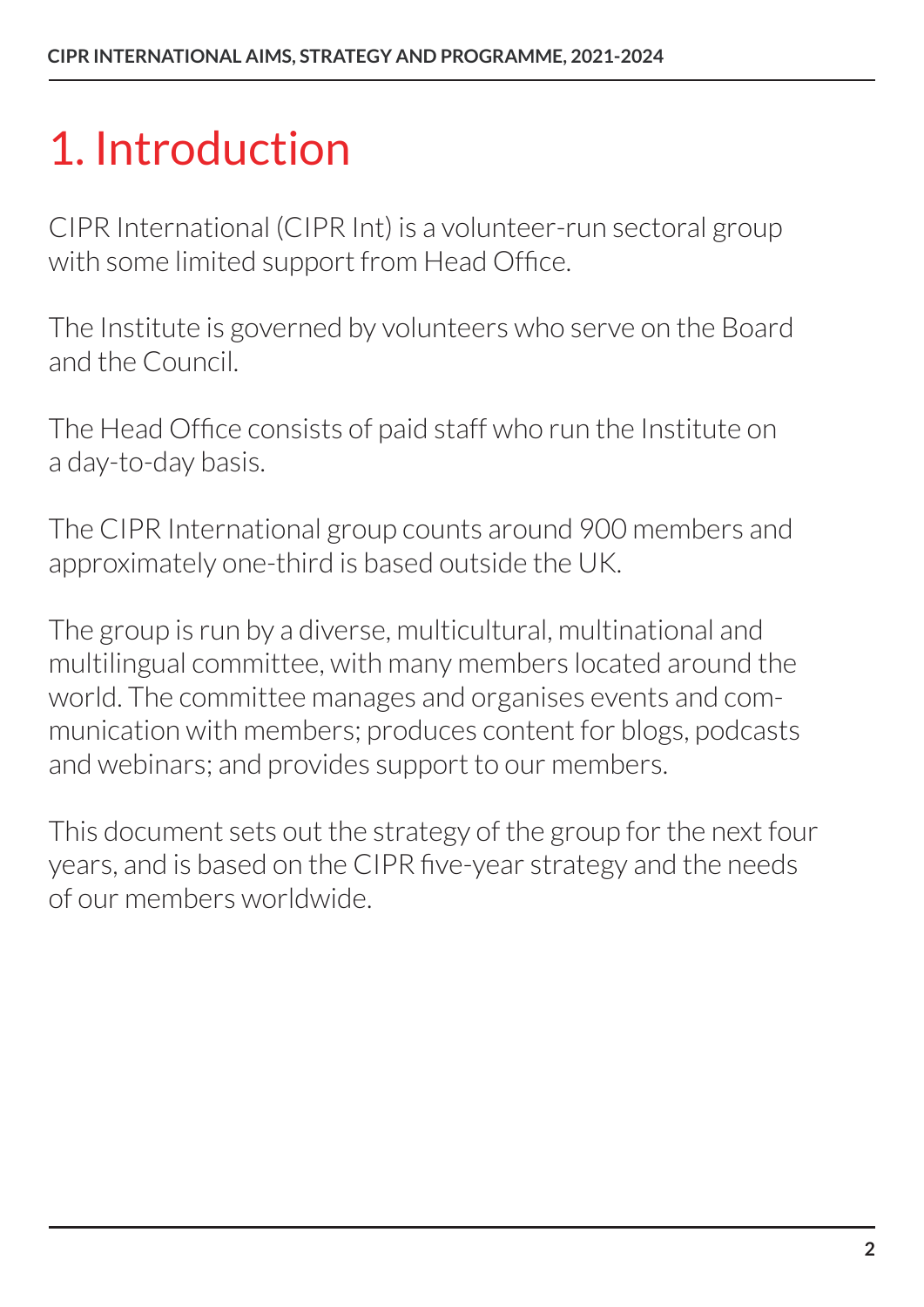# 2. Background

Our strategy is based on a survey of the needs of our members together with the CIPR five year strategy. (Please see Appendix 1 for details).

The CIPR sets out its vision as the establishment of a chartered public relations profession serving clients and society with creative, technically expert and ethical practice.

#### **Four major pillars underpin this vision:**

- 1. Leading practice development
- 2. Building a resilient community of practice
- 3. Championing lifelong learning and the value of chartership
- 4. Advocating for public relations with employers, clients and the wider public.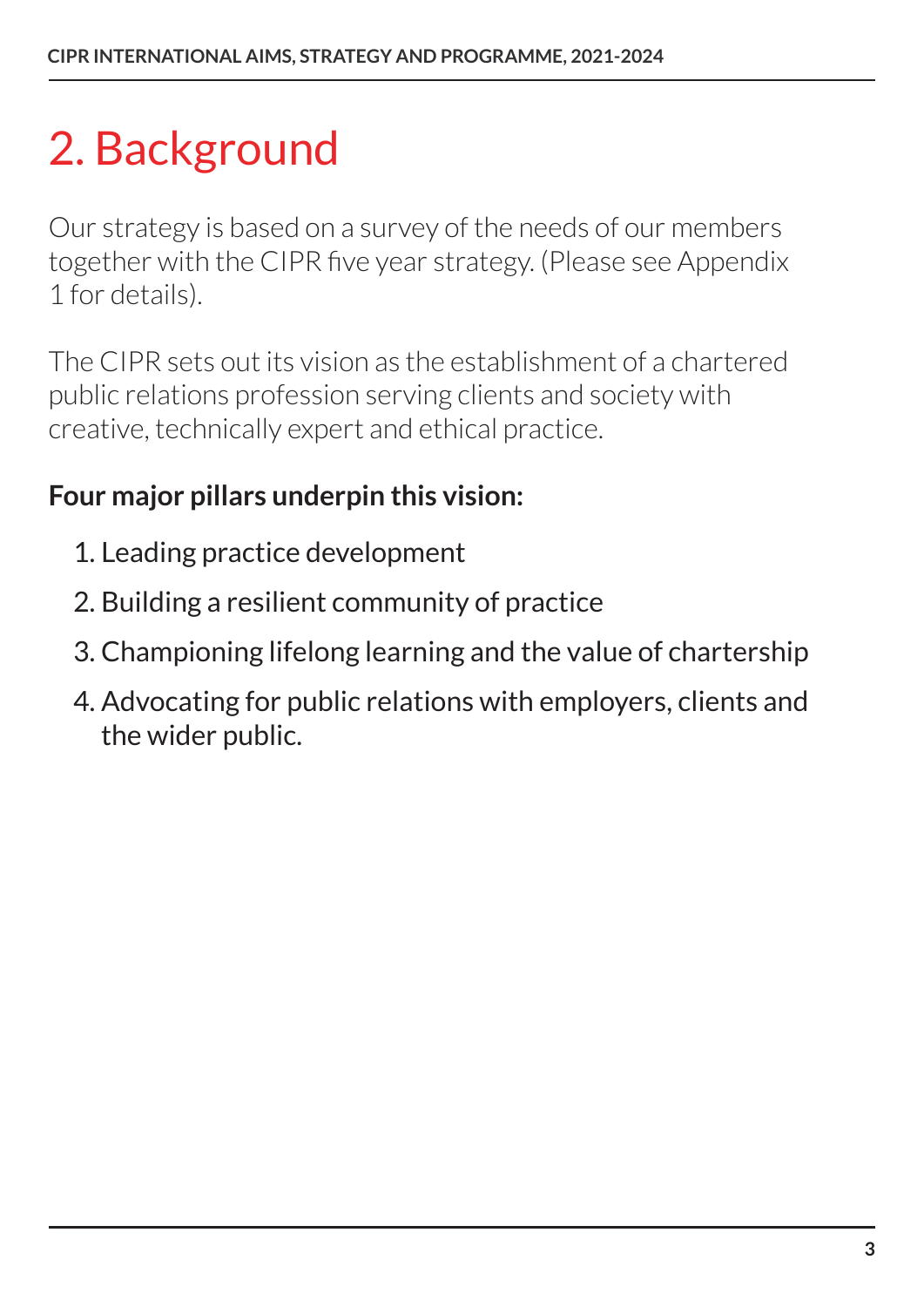### 3. Purpose of CIPR International

#### **The purpose of the CIPR International group is to:**

- Support the strategy and work of the CIPR, specifically in the global arena
- Support CIPR members working internationally and in the UK
- Facilitate understanding of cultural differences,
- Foster lifelong learning amongst its members and provide content for that learning
- Build a global network of peers to enable members to learn, mentor and share best practice
- Build relationships with other PR organisations internationally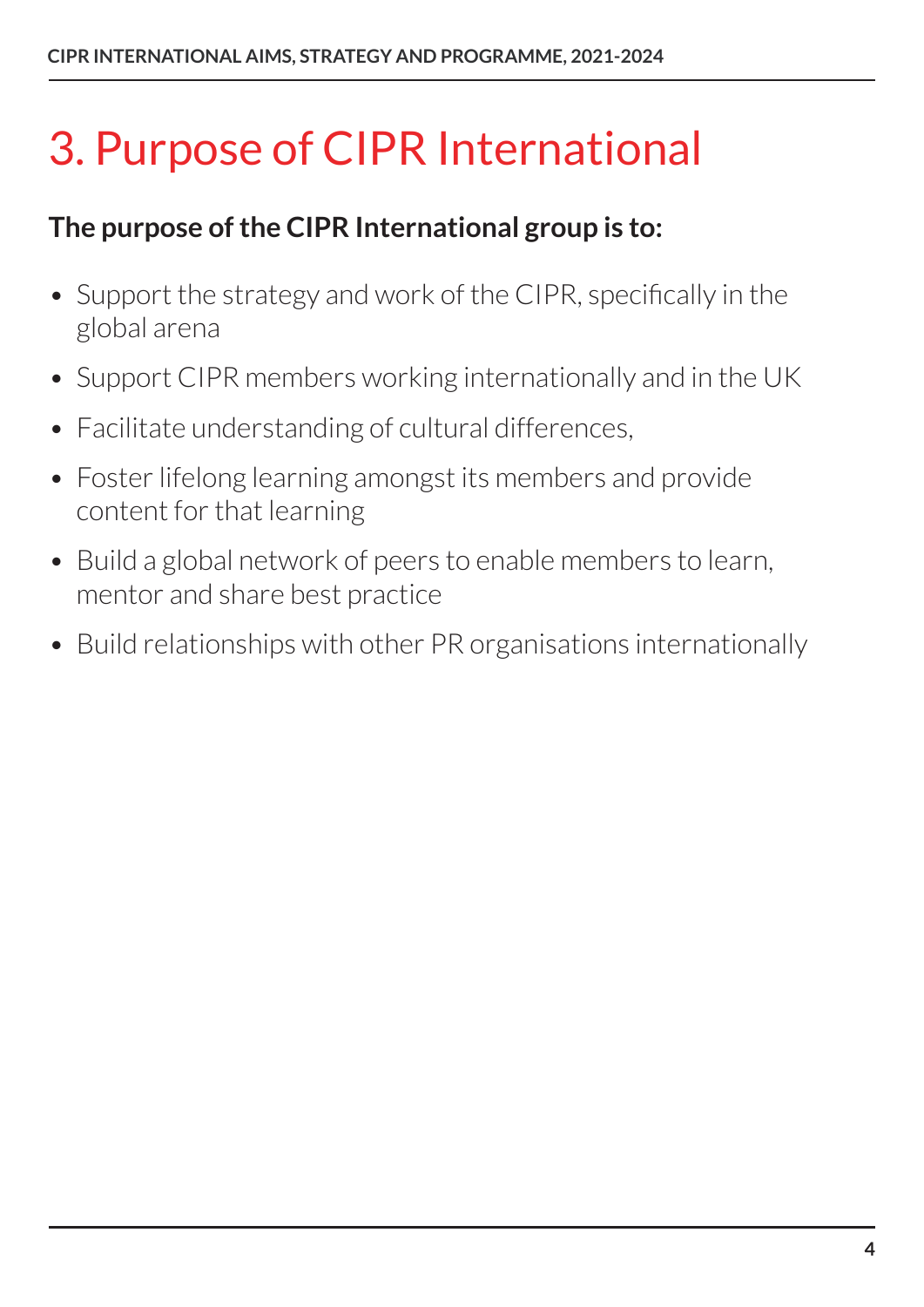### 4. CIPR International stakeholders

#### • Members:

- 1. PR professionals based in the UK who are interested/ working in international roles. These may be senior or junior practitioners.
- 2. PR professional based outside the UK; these tend to be senior practitioners
- Potential members:
	- 1. New CIPR joiners
	- 2. Young practitioners and students
	- 3. PR practitioners interested on working in international roles

- CIPR Head Office
- Other CIPR sectoral and regional groups
- Local PR associations in other countries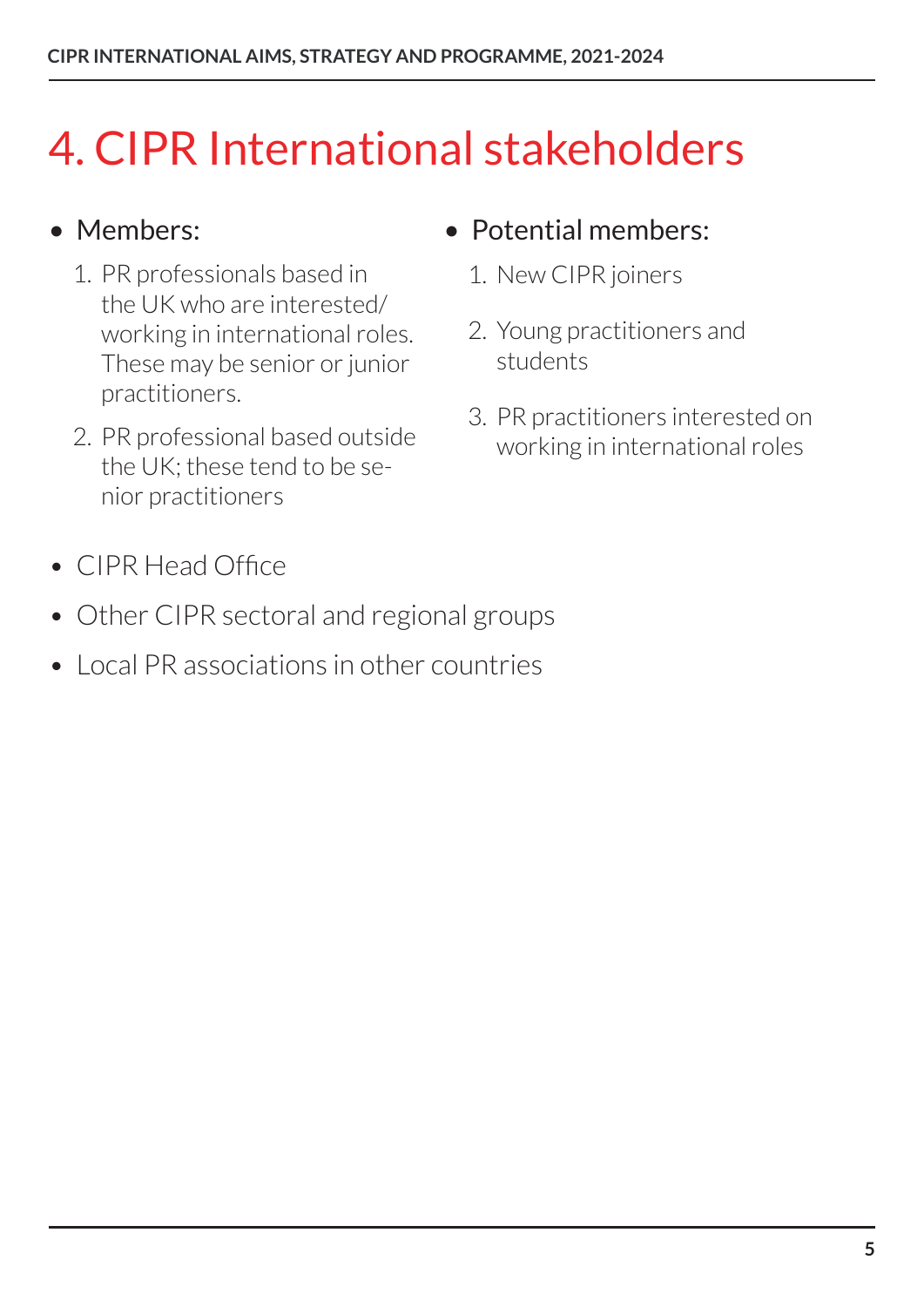### 5. CIPR International strategy and role

Our strategy takes into account the overall strategy of the CIPR as well as the feedback we received from our members. The roles for CIPR International for the years 2021-2024 are therefore to:

- Support our members by representing their needs to the CIPR
- Support lifelong learning amongst our members
- Create the best and most valuable community globally that practitioners will want to be a part of and contribute to
- Increase the profile of CIPR amongst international audiences
- Support the CIPR in advocating public relations with employers, clients and the public

#### **The key messages which should run through all our activity are:**

- CIPR International engages and listens to its members wherever they are in the world and at all stages of their career.
- CIPR International is committed to nurturing young talent and lifelong learning.
- CIPR International is committed to developing the best skills in all practitioners.
- CIPR International aims to become the centre of excellence of thought and best practice in international PR and an important influence in international PR.
- CIPR International is a great community of people supporting each other.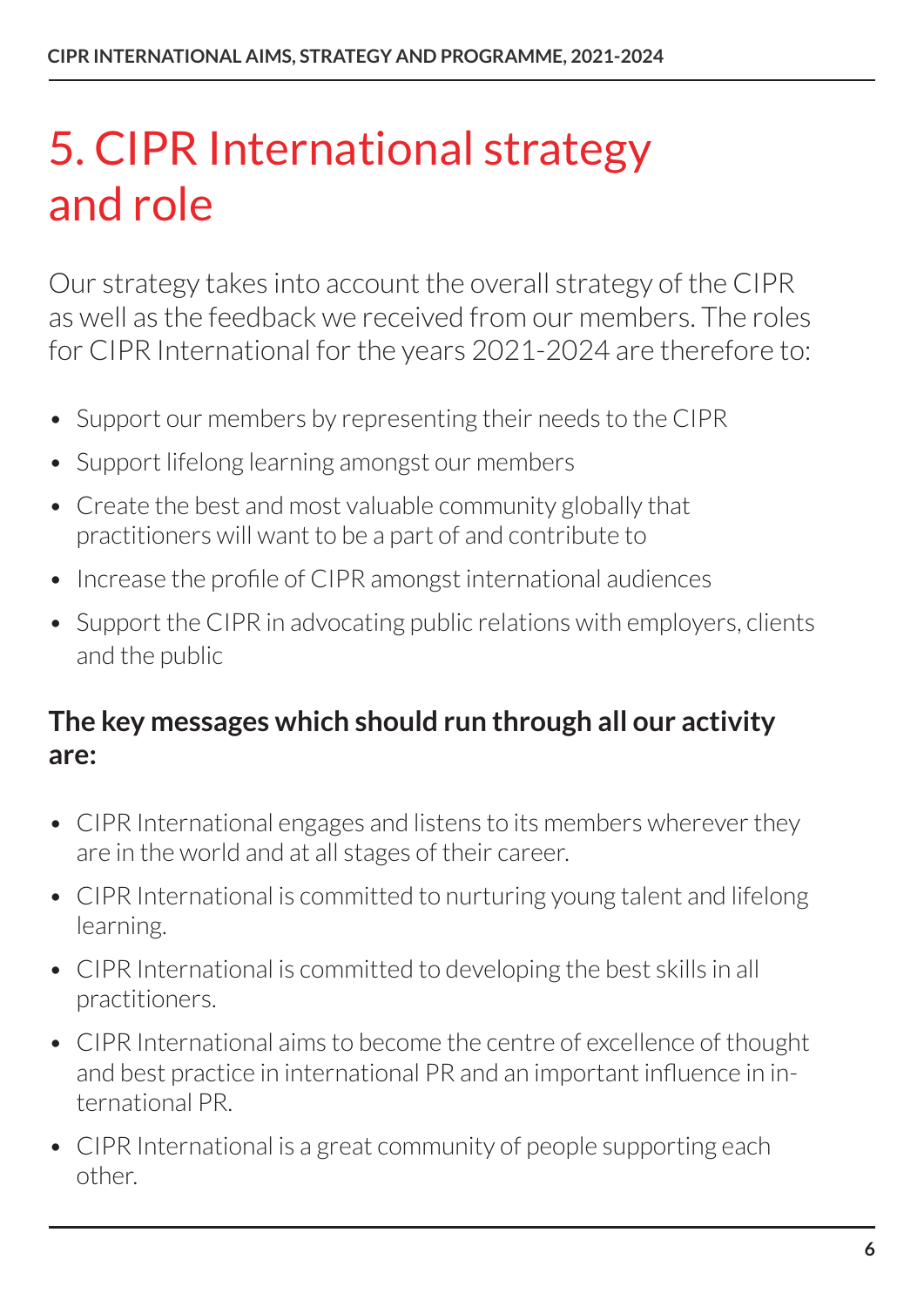### 6. How will CIPR International carry out these roles?

CIPR International has run an active programme of engagement and activity since its inception. In 2021-24 our activity will focus on the following key roles.

#### **6.1 Support our members by representing their needs to the CIPR**

We will continue a programme of active engagement with our members in order to ascertain their needs. At the same time, we will maintain our good relations with leadership at the CIPR to ensure that our members have a voice, through:

- Representation on the board or council: Shirley Collyer (former CIPR International Chair) is a member of council in 2021 and 2022;
- Representation at the Group Chairs meetings: Andras Sztaniszlav or Beatrice Giribaldi to attend these meetings.
- Eva Maclaine (former CIPR International chair, CIPR Board Director 2015/16 and 2019 and 2020) leading on Global Alliance Ethics Month 2021, member of CIPR Coordinating committee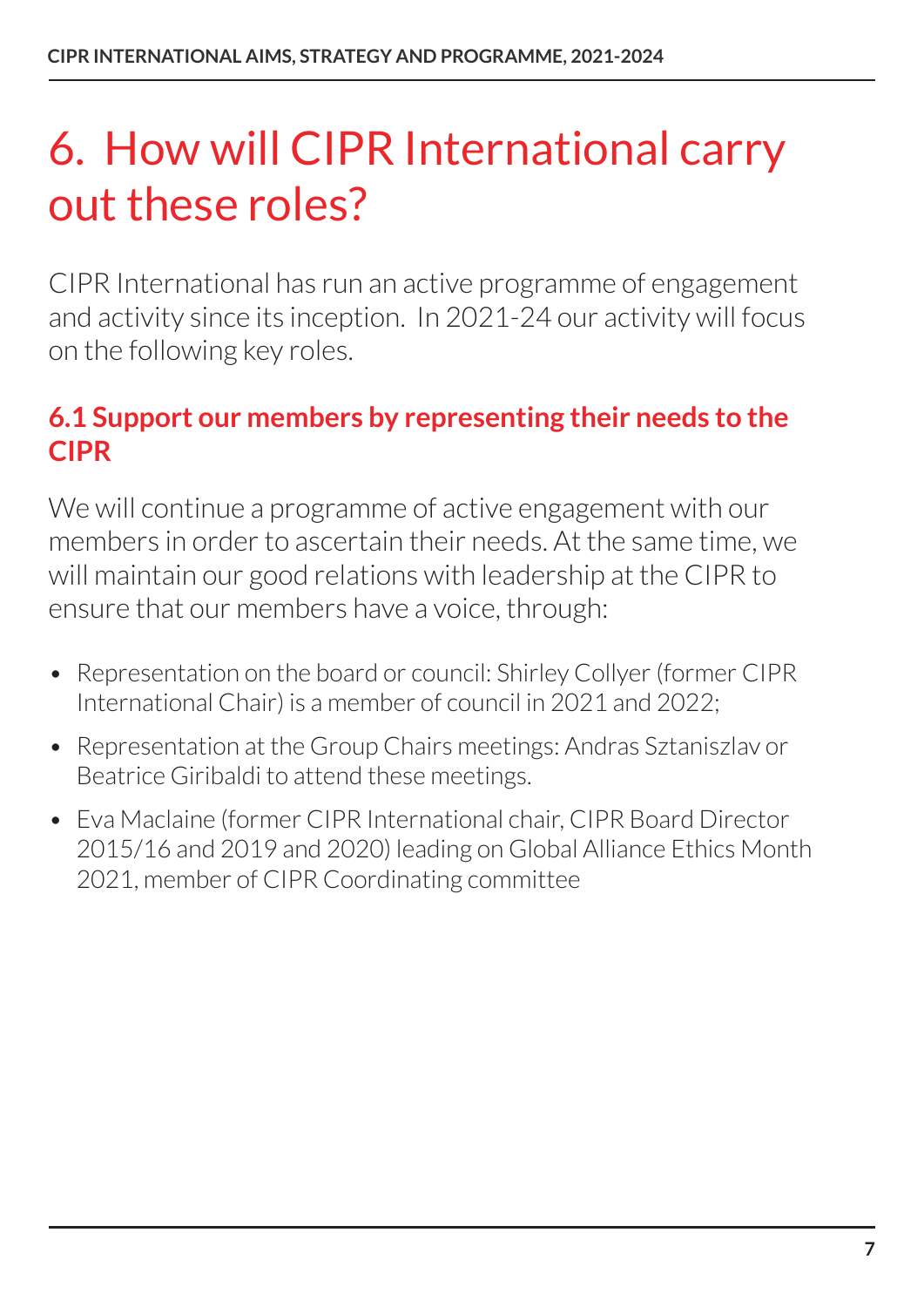#### **6.2 Support lifelong learning amongst our members**

In supporting lifelong learning amongst our members, we will ensure the needs and aspirations of all grades of membership are catered for. We commit both to nurturing young talent and to ensuring the needs of senior practitioners are considered. Our aim, therefore, is to provide multi-levelled content to cater to the priorities of all members and adapted to their seniority level.

#### **To achieve our aims, we will:**

- Promote lifelong learning amongst our members, through direct or social engagement, raising awareness of the learning resources and benefits, particularly of chartered status. CIPR International channels for promoting this are:
	- a. The CIPR International website
	- b. Newsletters both CIPR International and CIPR
	- c. Social media LinkedIn, Facebook, Twitter, Instagram
	- d. Contributions to CIPR publications and events
- Create content and resource, to supplement that of CIPR, for this learning
	- a. Continue the "doing PR in … " webinar series
	- b. Podcasts and webinars on relevant topics. This year has included a webinar on Reputation.
	- c. Blogs on current issues. This year we have created a series of blogs on Covid19 and its impact on PR.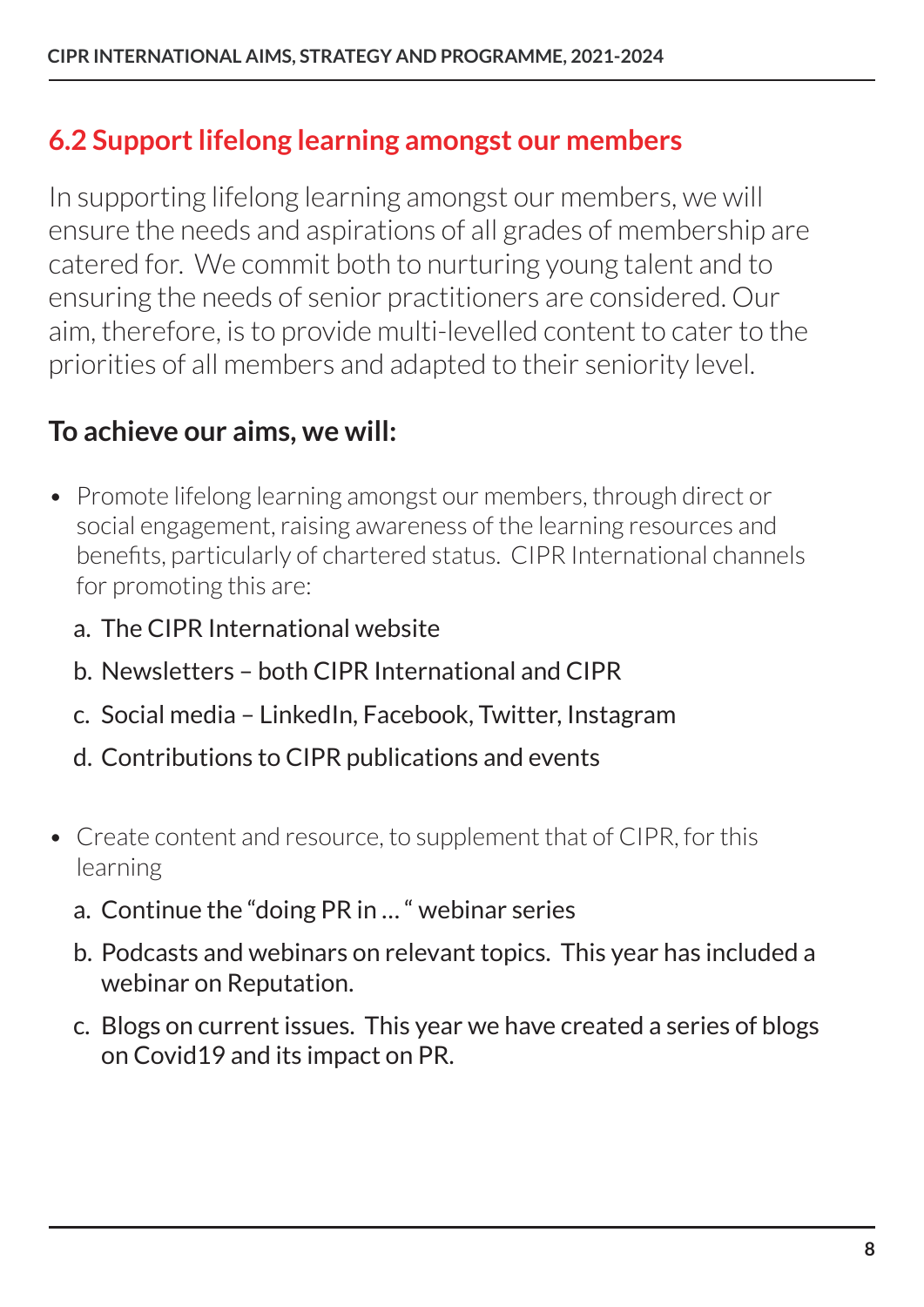- Engage with the Knowledge team at CIPR in order to ensure that our members' needs are taken account of.
- Actively support and promote CIPR's Chartership programme through direct engagement and social interaction.
- Create engaging content, thought-provoking debate and useful support to all CIPR members, whatever they seniority, wherever they are in the UK or the world
- Develop our digital / social media offering through comms, webinars and videos, to reach international members. The core focus of our social media offering will reflect our strategy and objectives and be centred on skills development and international news.
- Hold joint events with other groups and amplify activity of other groups globally.
- Commit to nurturing young talent and working hard to promote lifelong learning
	- a. We will relaunch an award scheme for students/young practitioners
	- b. We will present to visiting students from overseas
	- c. We will provide events and webinars which appeal to all levels of practitioners
	- d. We will liaise with CIPR Office for relevant membership offer based on the input of our student/young practitioner representative/s on the committee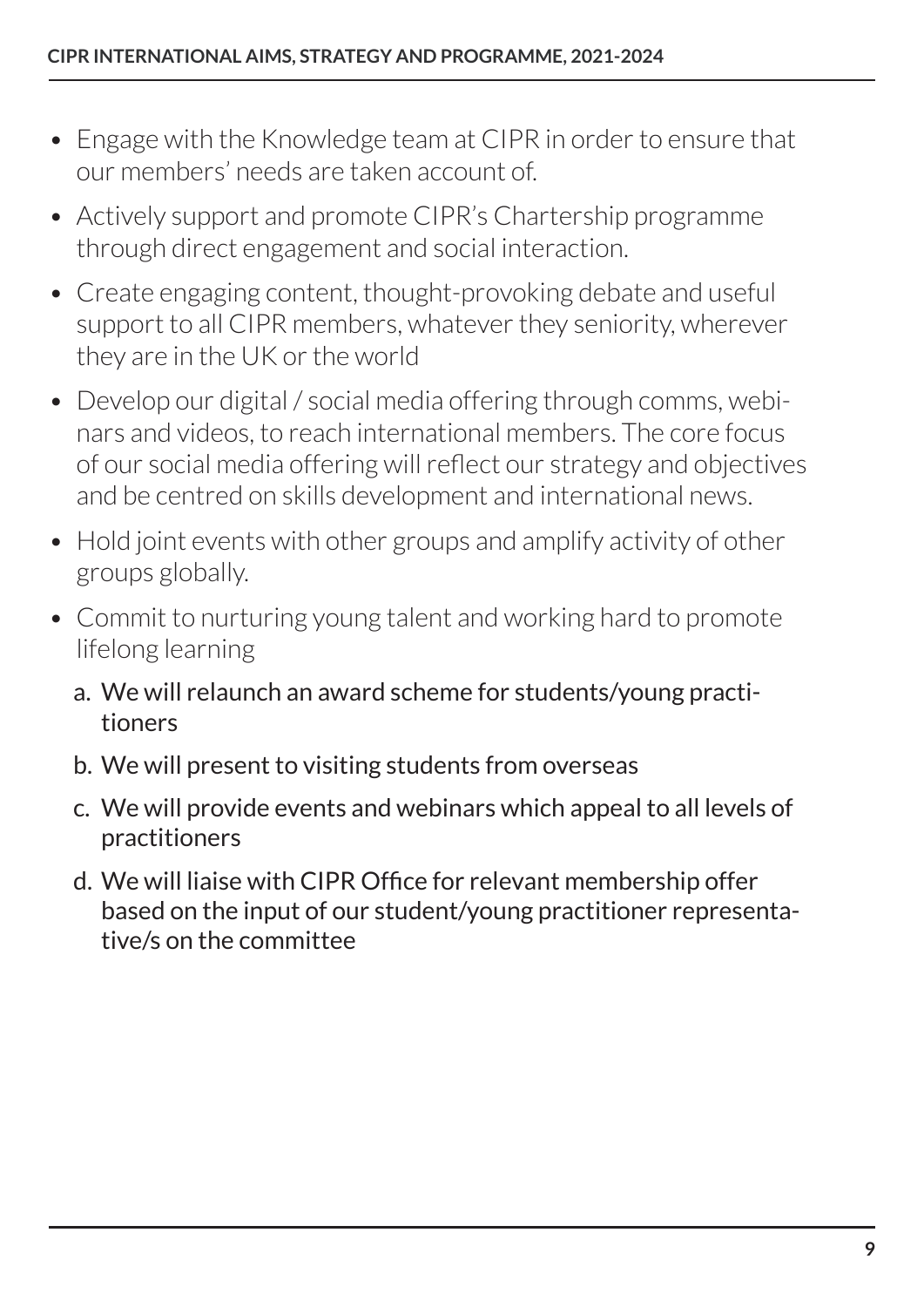- Key topics for lifelong learning, through training, CPD and chartership, will continue to focus on:
	- a. Increased digitisation post Covid-19 crisis
	- b. Peer-to-peer networking (ie: series of informal zoom chats)
	- c. Mental health, time management (ie: promote existing CIPR resources on those topics)
	- d. Digital skills for PR professionals (ie: blogs, webinars)
	- e. The importance of global PR within the disinformation/infodemic crisis the world is living today
	- f. Supporting comms professionals in the post Covid-19 world which may be affected by a very strong economic crisis – which leads to furlough, losing jobs etc… how can we provide help].
	- g. ESG what does it mean in terms of global communication
	- h. Ethics in PR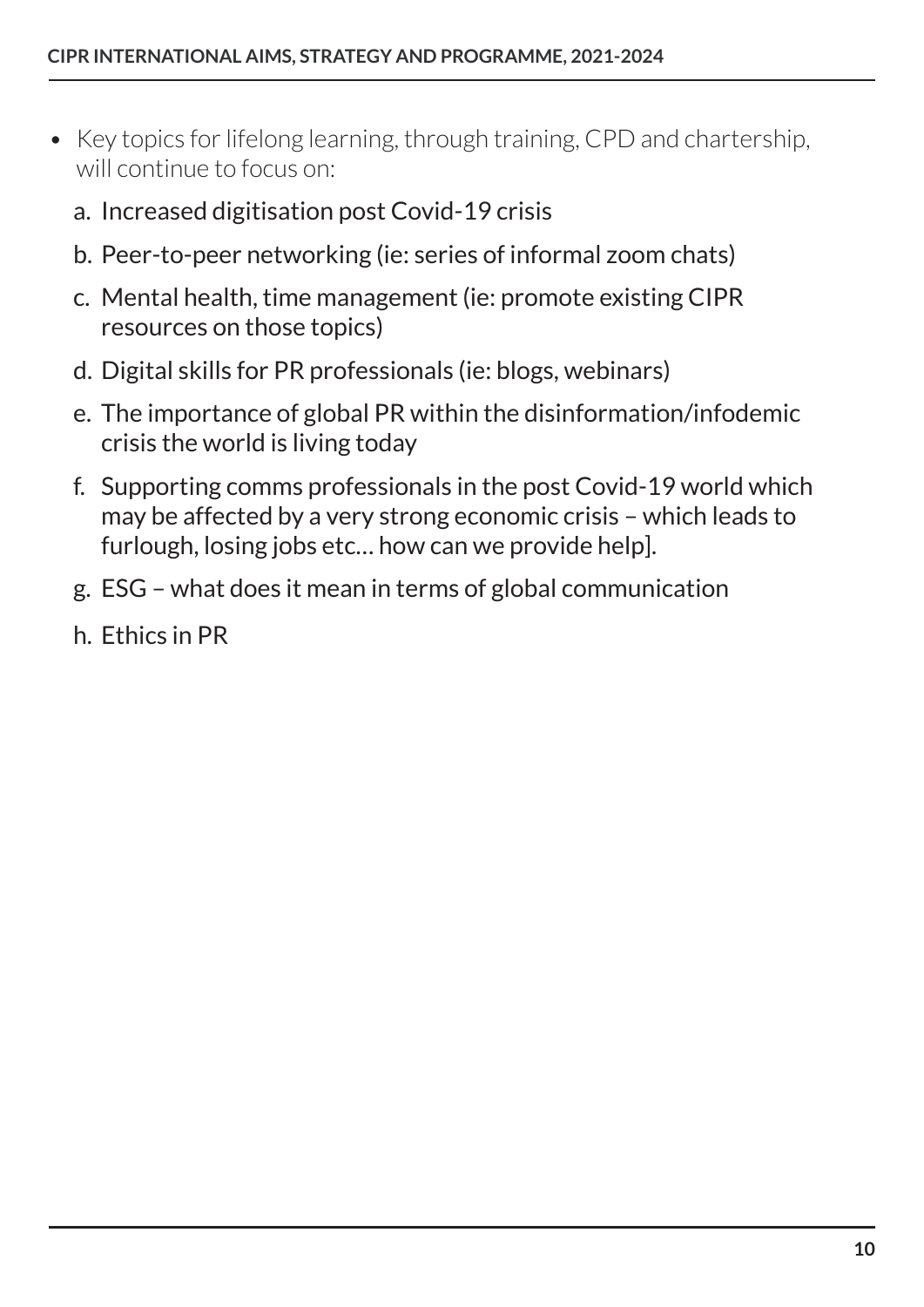#### **6.3. Create the best and most valuable community globally that practitioners will want to be a part of and contribute to**

- Increase the profile of CIPR amongst international audiences focusing on the benefits of CIPR membership to international members, specifically lifelong learning, networking and Chartership.
- Increasing membership through high profile and interesting events
- Engaging with our members worldwide through events and social channels
- Promoting the views and opinions of the members to the CIPR, drawing on members' expertise and to advise and support the CIPR on international issues
	- a. We will continue to make regular contributions to Influence Magazine
	- b. We will continue to promote issues through our regular flyer and through social engagement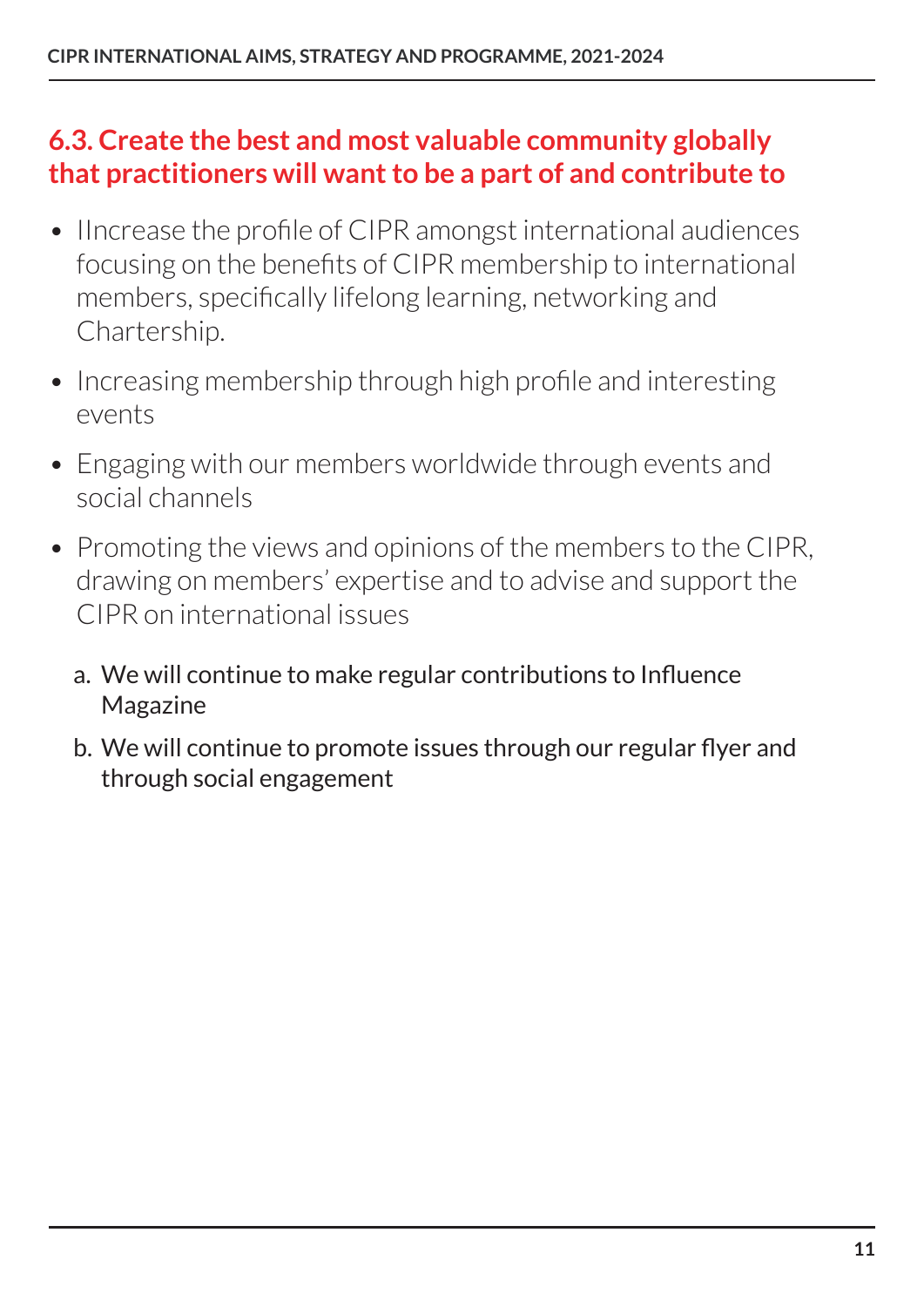#### **6.4 Increase the profile of CIPR amongst international audiences**

- We will seek to develop partnerships with the regions and with international partners. Our activities in Mauritius, where Samantha Seewoosurrun has created a local group and engages regionally in Africa, is a good template for this activity.
- We will support CIPR's efforts to expand its footprint and profile globally. Eva Maclaine, Andras Sztaniszlav and Shirley Collyer are in discussion with the 2021 president.
- We will engage overseas members to develop local networks and, where possible, develop links with overseas PR bodies.

#### **6.5 Support the CIPR in advocating public relations with employers, clients and the public**

#### **We will support any CIPR activity in this area by amplifying globally.**

- Promote the views and opinions of the members to the CIPR, drawing on members' expertise and to advise and support the CIPR on international issues
- Increase mentorship and interaction with students and young practitioners.
- Ensure long-lasting commitment and engagement from our committee members to guarantee longevity of the group.
- Provide most of our activities in digital format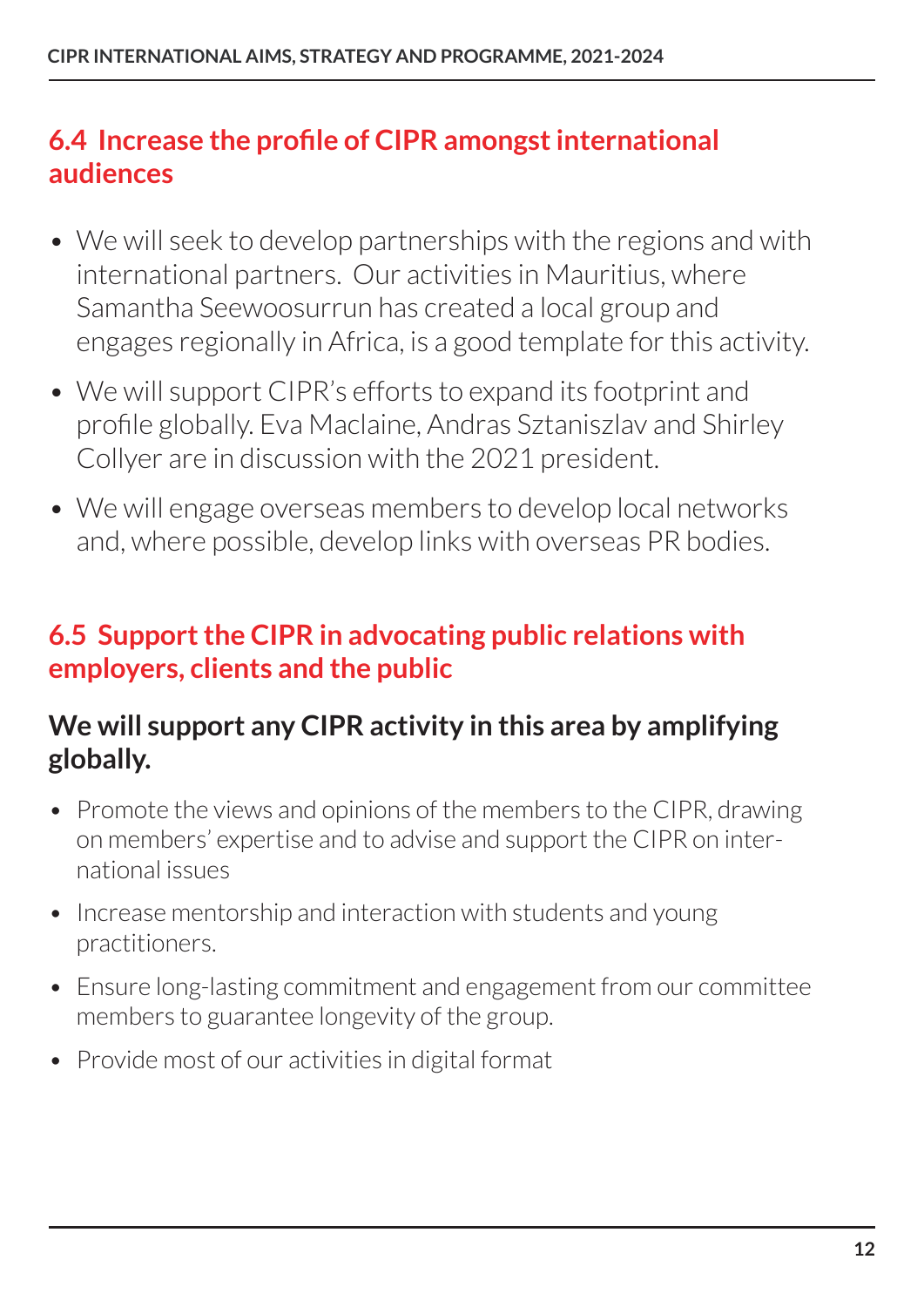### **7. Delivering our programme**

The CIPR International committee is a diverse committee comprising people of different nationalities and ages. We have members based in the UK and elsewhere in Europe, Asia, Latin America, Middle East, Africa and the US. We will continue to encourage diversity on the committee to ensure that we reflect our membership.

We conduct our CIPR International membership survey every two years and will continue to do this to ensure that our activity answers the needs and requirements of our members globally.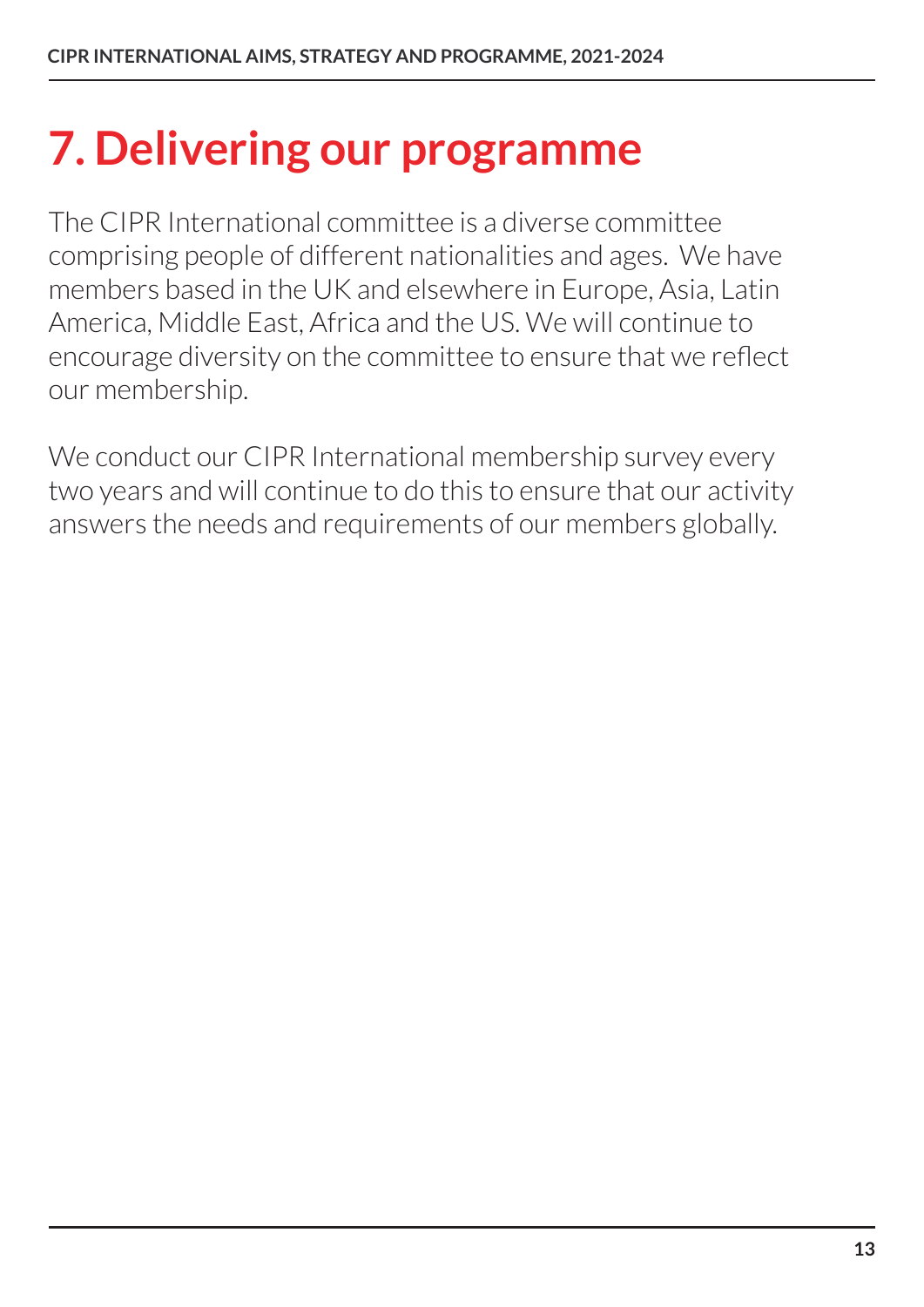## **8. A timetable of priorities**

### **SHORT TERM – THREE MONTHS**

- Poll members on the development of the group and wider participation (DONE)
- Set out quarterly targets and KPIs for our activities
- Shape the global dimension of CIPR strategy 2021-2024
- Develop an energetic social media programme encompassing the most relevant digital platforms (in progress)
	- a. Start a bi-monthly webinar series with international PR guests.
	- b. Focus less on large-scale flagship events and more on smaller, tailored, digital friendly events
- Have representation at top level CIPR bodies (ie: Council, Board)
- Update all our communication channels (in progress)
- Engage the new CIPR President with our vision and strategy, to leverage further support for our work within CIPR (in progress)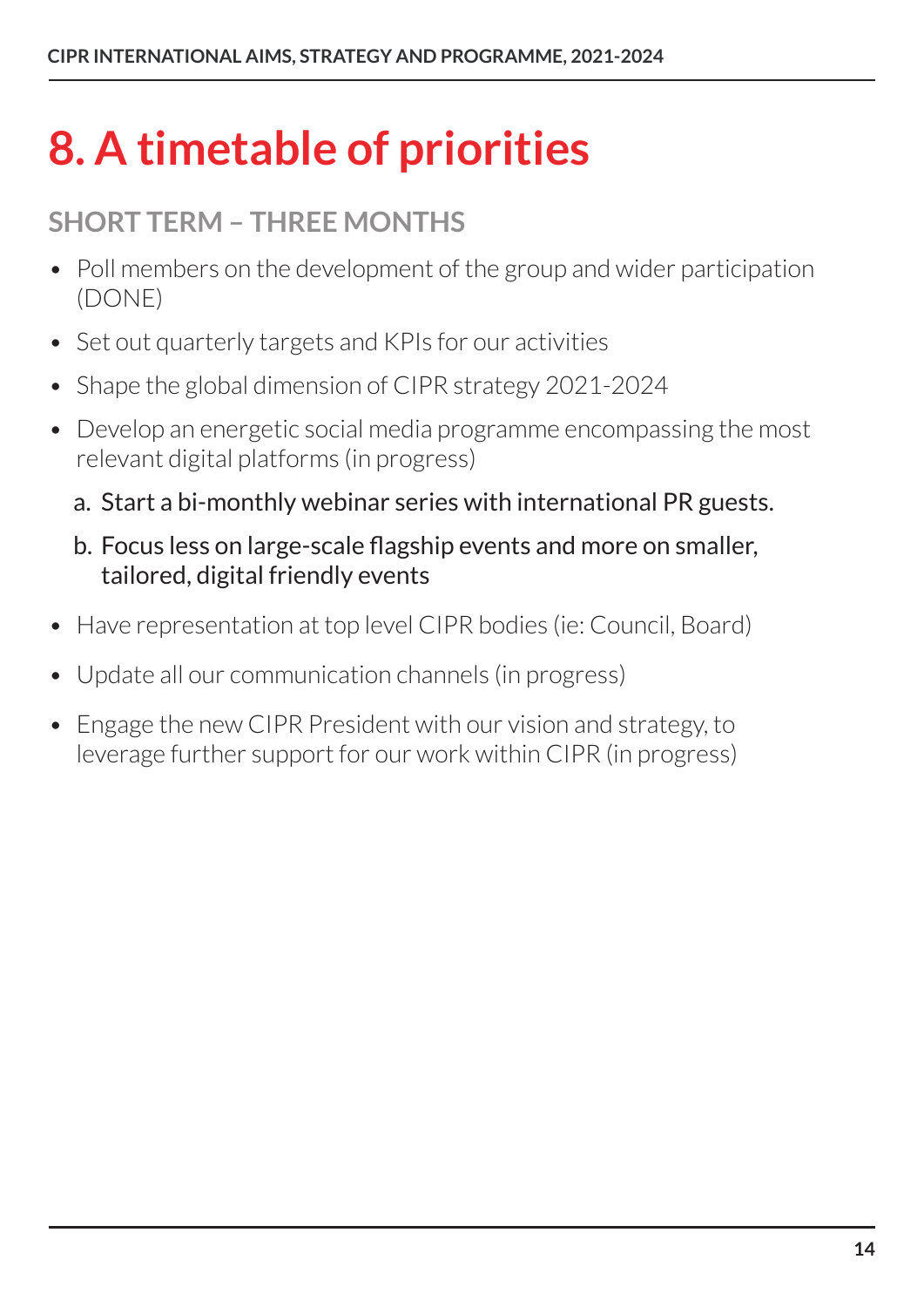#### **MID-TERM – ONE YEAR**

- Increase member engagement (especially from overseas) on social media, especially on LinkedIn and Twitter and our website
- Re-Launch the award scheme to students/young practitioners
- Build relationships and partnerships with other major international PR organisations, professional organisations, events specialists and international bodies
- Offer increased and more varied events through, for example, joint events with other sectoral or external groups / organisations, pub quizzes, debates, surgeries, speed networking (eg 'Meet the Global Practitioners')
- Develop and offer new younger member benefits and increase visibility
- On the back of showing solid data as to what our members want, attract a further 50 members to our group
- Create further awareness regarding the Chartership Programme overseas.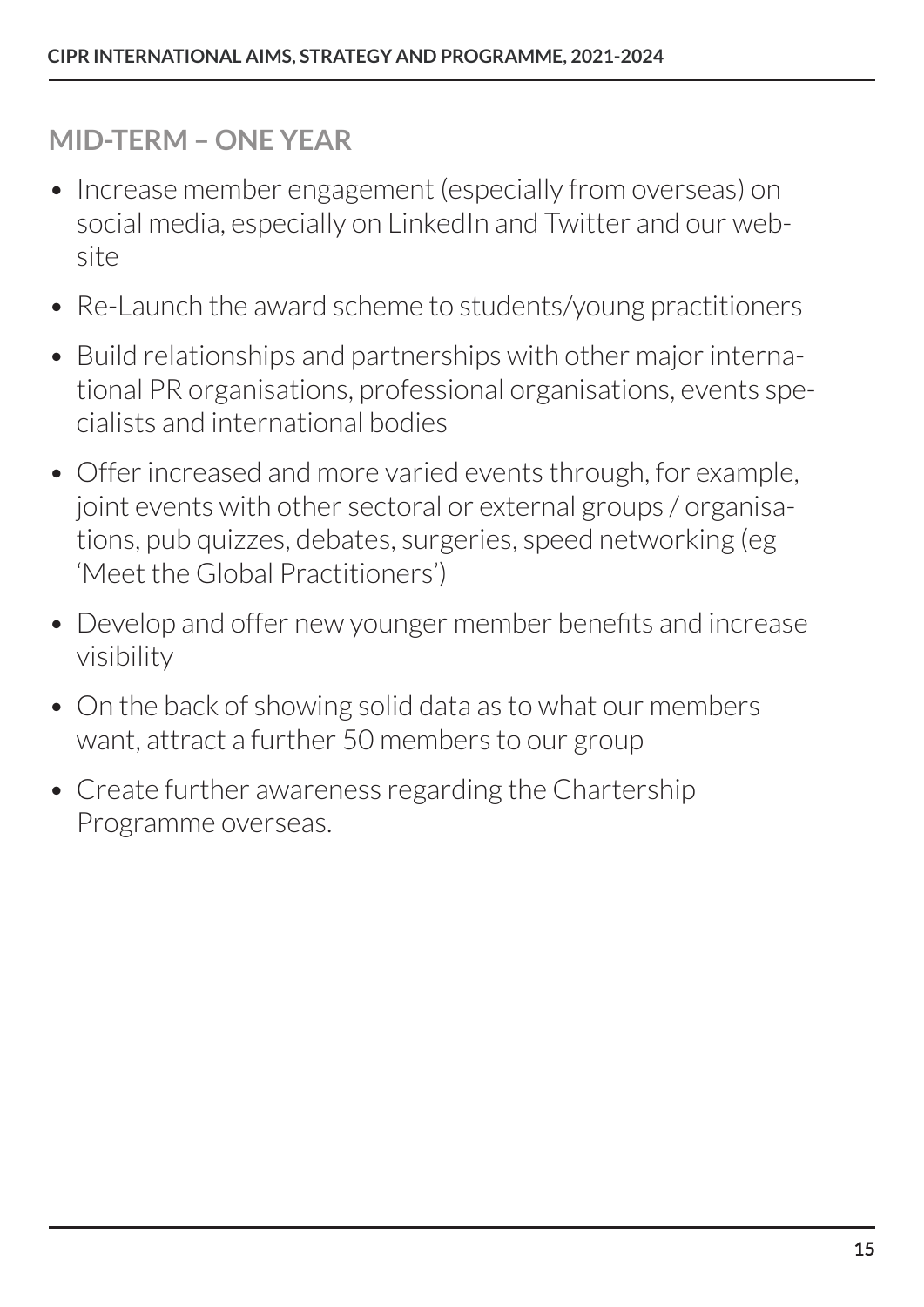#### **LONG-TERM – THREE TO FOUR YEARS**

- Develop an advanced professional development offer (certificate, diploma) in international PR
- Reinforce our position as a strategic partner of CIPR HQ and the Board on international issues
- Be on the road towards becoming a key voice in international PR and being seen as a credible, thought leader on international communications
- Become the 'go-to' hub for global PR expertise (through policy papers, case studies, best practice articles, co-authoring CIPR guidelines)
- Increase membership by three per cent within next three years on the back of raised profile
- Continue to grow more CIPR International hubs abroad (eg. CIPRI Mauritius)
- Obtain a level of recognition for the student/young practitioner award scheme
- Have more students engaged with the Committee
- Create brand ambassadors (representatives of global regions)
- Establish local peer-to-peer network and contact exchange (GDPR compliance)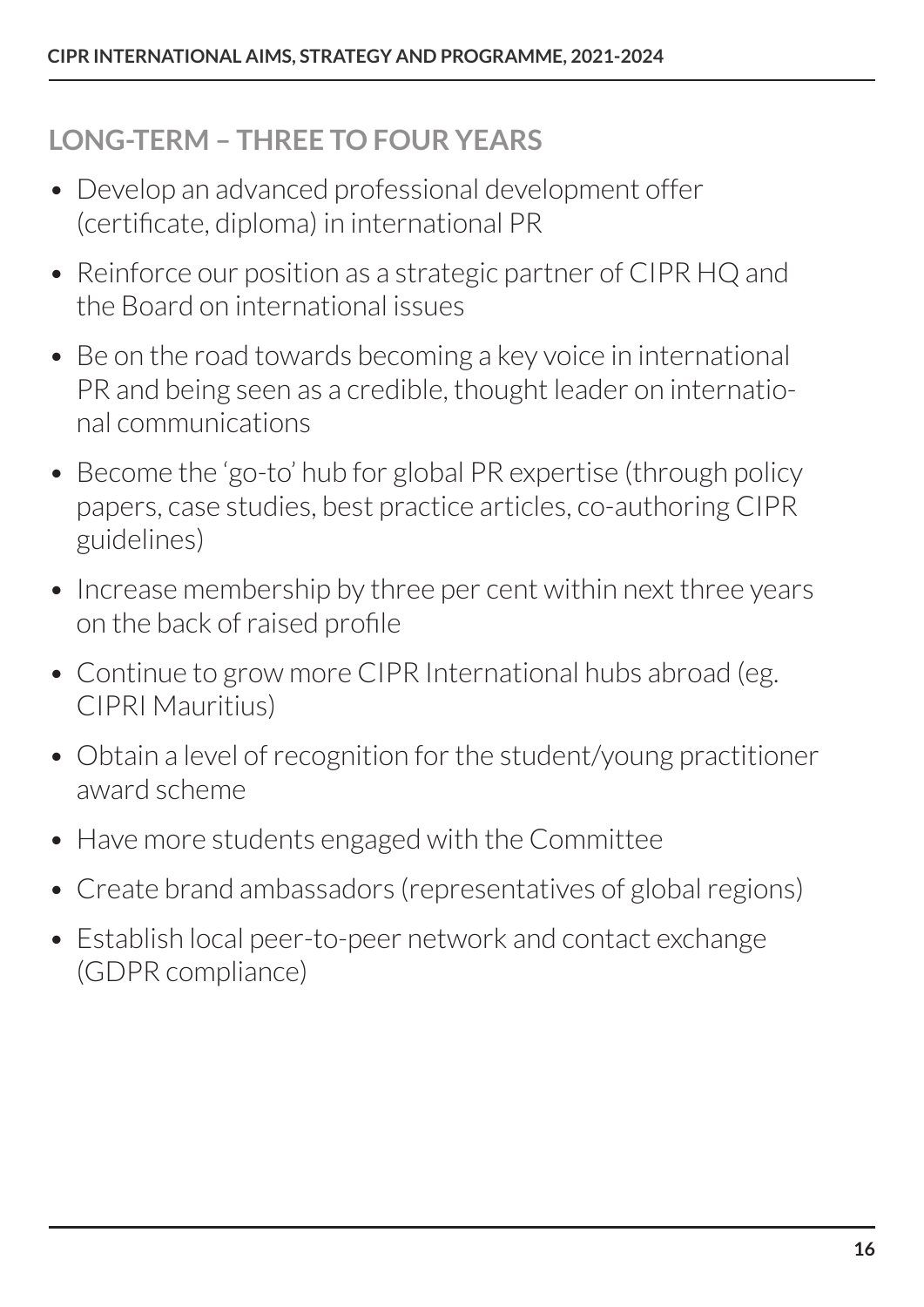# **9. Communication channels**

### $\bigoplus$  Website:

www.ciprinternational.com

**EB3** Group page on CIPR website: https://cipr.co.uk/CIPR/Network/Groups\_/International.aspx

### youtube **YouTube channel:**

 https://www.youtube.com/playlist?list=PLTecrfLaYcB caa2FMGWsgkEs\_RZIif02z

#### twitter **Twitter:**

@CIPR\_Int

#### **f** Facebook:

https://www.facebook.com/CIPRInternational

#### **国** Blog:

https://www.ciprinternational.com/ciprinternational-news

#### **lin** LinkedIn page:

https://www.linkedin.com/showcase/cipr-international-group/

#### instagram **Instagram:**

@ciprinternational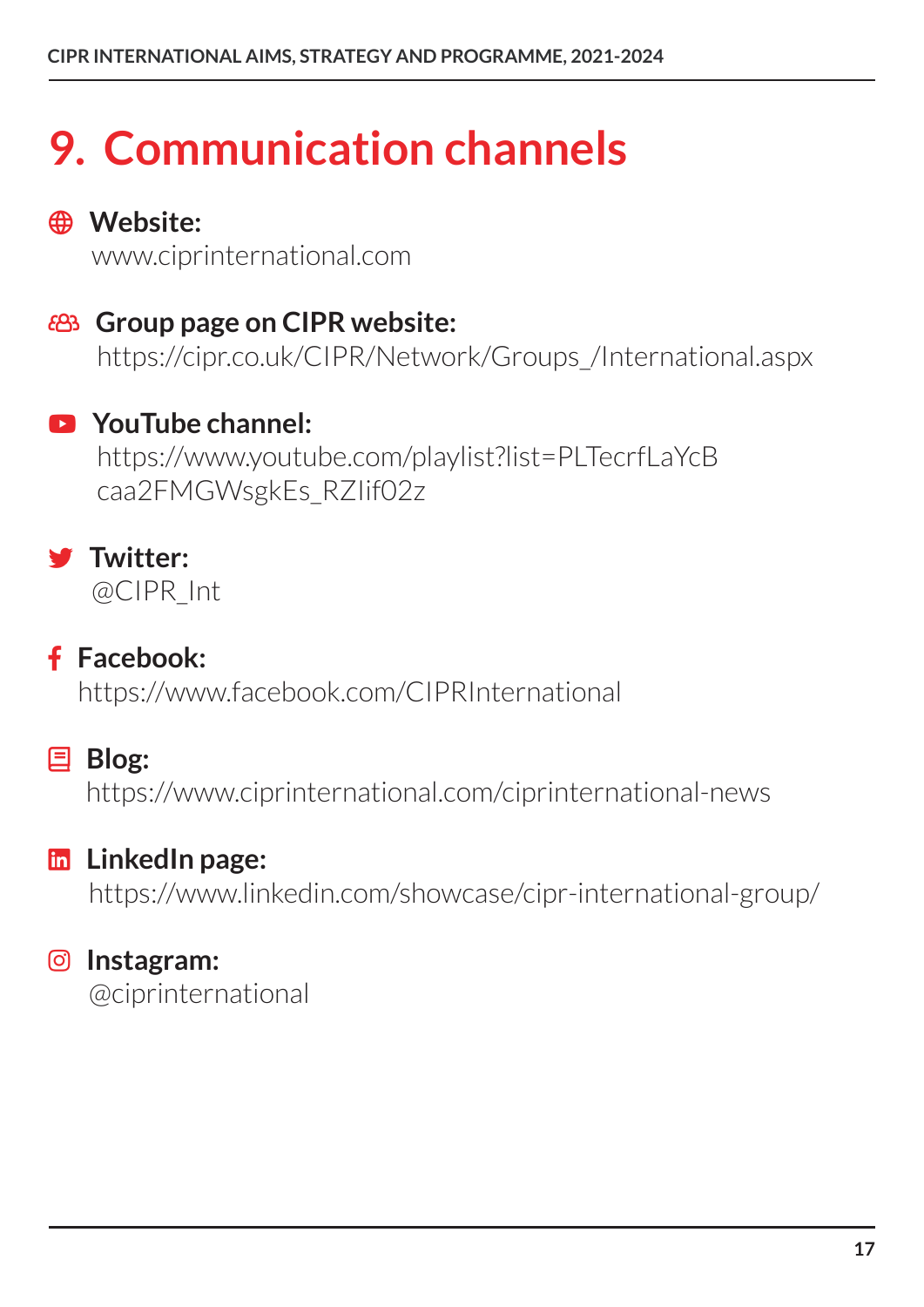### **10. Benefits of joining CIPR International**

#### **There are many benefits for the global PR practitioner of belonging to CIPR International:**

- Membership of CIPR International offers a way of connecting with experienced communicators who have something to share in the international arena.
- The group provides an active forum for debate and sharing of knowledge and experience. The events are excellent opportunities for networking, learning and training.
- Newsletters, Facebook, LinkedIn and Twitter provide up-todate news on developments internationally.
- The CIPR International series ('letters from…' papers and 'DoingPRin… webinar series) provide excellent insights into international practitioners and the unique perspectives of their counties.
- Webinars with keynote speakers engage members not only in the UK but globally and are available on demand as well.
- The group continually looks to develop links with international practitioners and international organisations, such as the Global Alliance.
- Our members offer a wealth of experience from which every member can benefit.
- Access to CPD knowledge resources is available for all CIPR International members.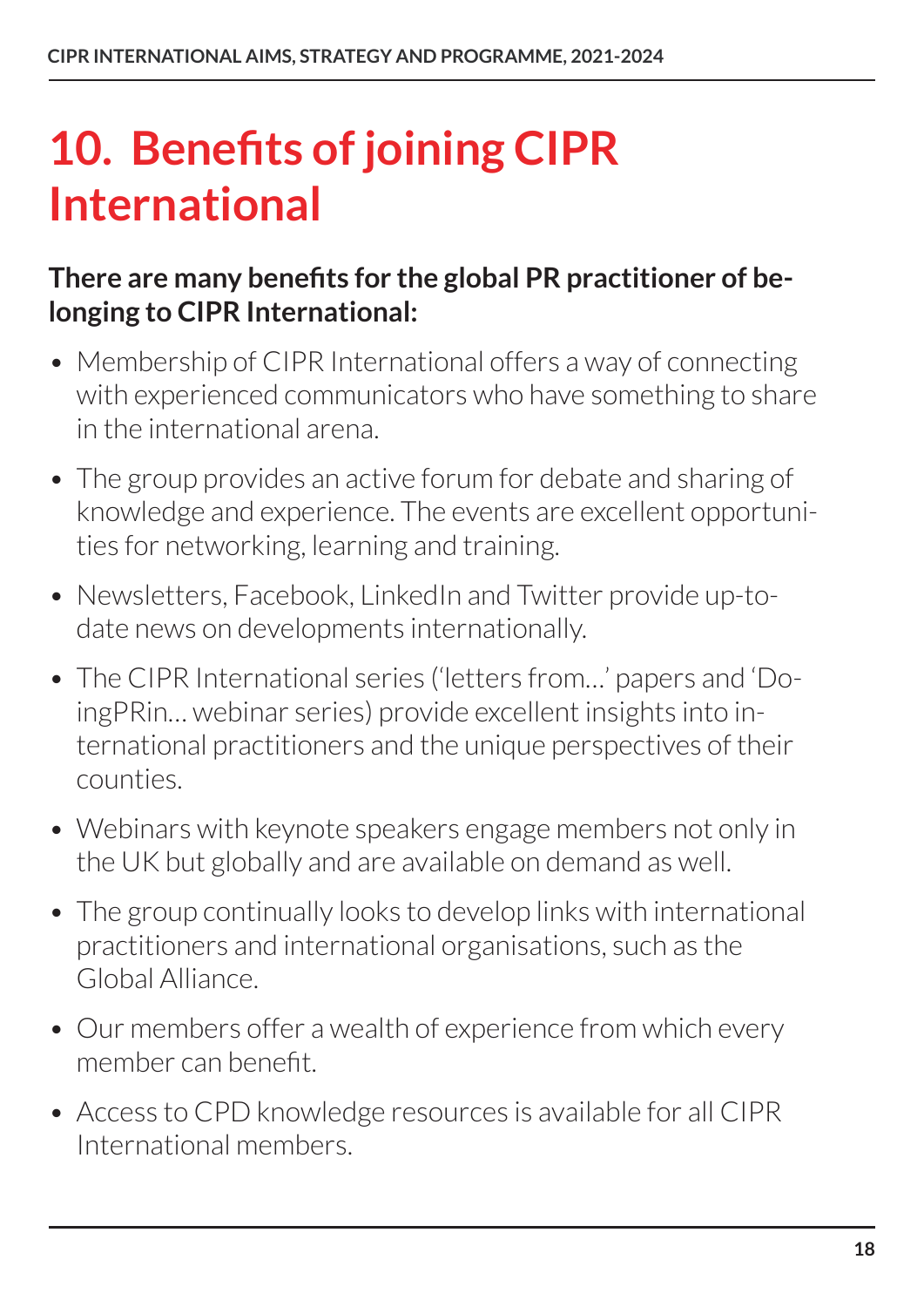# **Appendix 1**

### **2020 SURVEY**

#### The CIPR International survey revealed the following key trends:

- Most of our respondents (72%) are senior (10+ years in PR)
- 50% in-house, 23% independent, 16% agency
- Main sectors they work in are corporate (52%) and non-profit (49%)
- Their main focus is strategy (86%), external (67%) and media relations (61%)
- Biggest challenges:
	- a. Covid
	- b. Lack of peer networking at the same level of seniority
	- c. Mental health, Work/life balance, overwhelmed
- The most valued of CIPR activities:
	- a. CPD resources (65%)
	- b. Events, training, networking (53%)
- CIPR International benefit expectations:
	- a. Belonging to an international community (86%)
	- b. Networking (65%)
	- c. Learning new skills
- Most preferred channels: email, Zoomchat, LinkedIn group
- Two most preferred way of engagement: speaking at events, contributing to our social media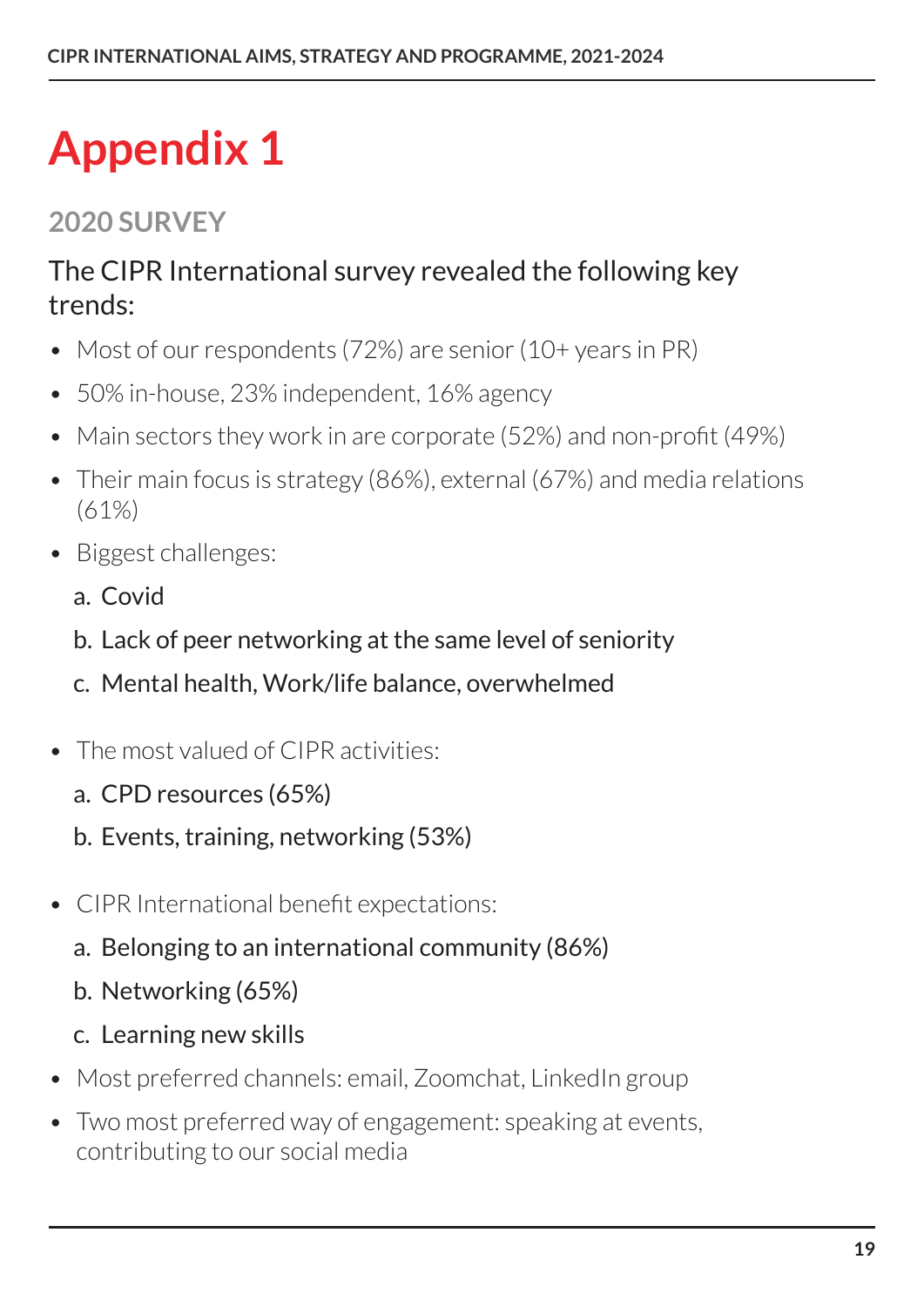# **Appendix 2**

### **ACHIEVEMENTS**

In March 2014 the year strategy was created which set out short, medium and long term priorities and objectives. Our objectives were ambitious and involved reinvigorating the group, developing a programme, increasing member engagement, attracting new members and building relationships.

#### **By 2020 we had done a great deal towards meeting our aims:**

- Make CIPR International relevant to all its members wherever they are in the UK or the world through engaging content, thought-provoking debate and useful support:
	- a. In 2015 we surveyed our members to see what they wanted from us. One key event was a conference, which we organised in 2017.
- Ensure the needs and aspirations of all grades of membership are catered for
	- a. Our activity is aimed at all levels of practitioner and student, from the Douglas Smith Student Award to the Global PRactice conference.
	- b. Our webinars, "Doing PR in" are aimed at all levels of practitioner.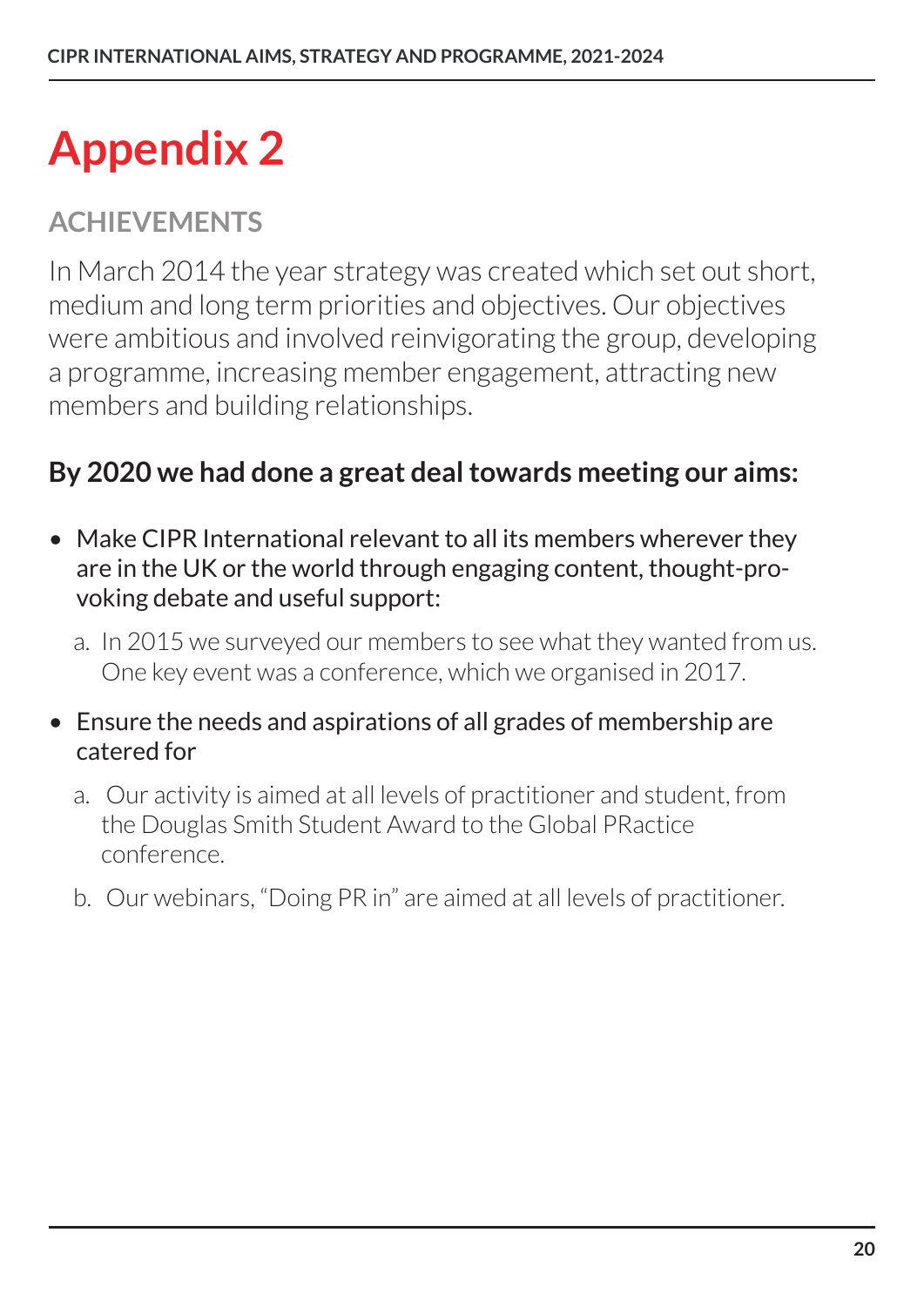#### • Commit to nurturing young talent and working hard to promote lifelong learning

- a. We ran many prestigious "Maggie Nally lectures" with high level speakers including Robyn De Villiers of Burson Marsteller, Africa; Ricardo Carioni, the deputy ambassador of Nicaragua to the UK and Lord Bilimoria of Cobra Beer. With a change in appetite for this sort of event, we are considering what we do going forward.
- b. In 2017 we ran the first CIPR International Conference, The Global PRactice Conference, held in May, attracted around 60+ attendees from around the country – and indeed the world. Given that the National conference in 2020 became virtual, and therefore available globally, we proposed a speaker based in Australia, Angela Scaffedi, who spoke on change.
- Promote the views and opinions of the members to the CIPR, drawing on members' expertise and to advise and support the CIPR on international issues:
	- a. We run an active communication programme, through social, direct and printed media, to reach our members worldwide.
	- b. Our blog is wide-ranging and includes topics as diverse as the impact of COVID 19, continuous development and the use of PR by foreign

powers

- c. We run a series of webinars which gave members insight into different markets, for example India, Cambodia, Vietnam, UAE, Italy, Switzerland
- d. We developed the Douglas Smith Award for students.